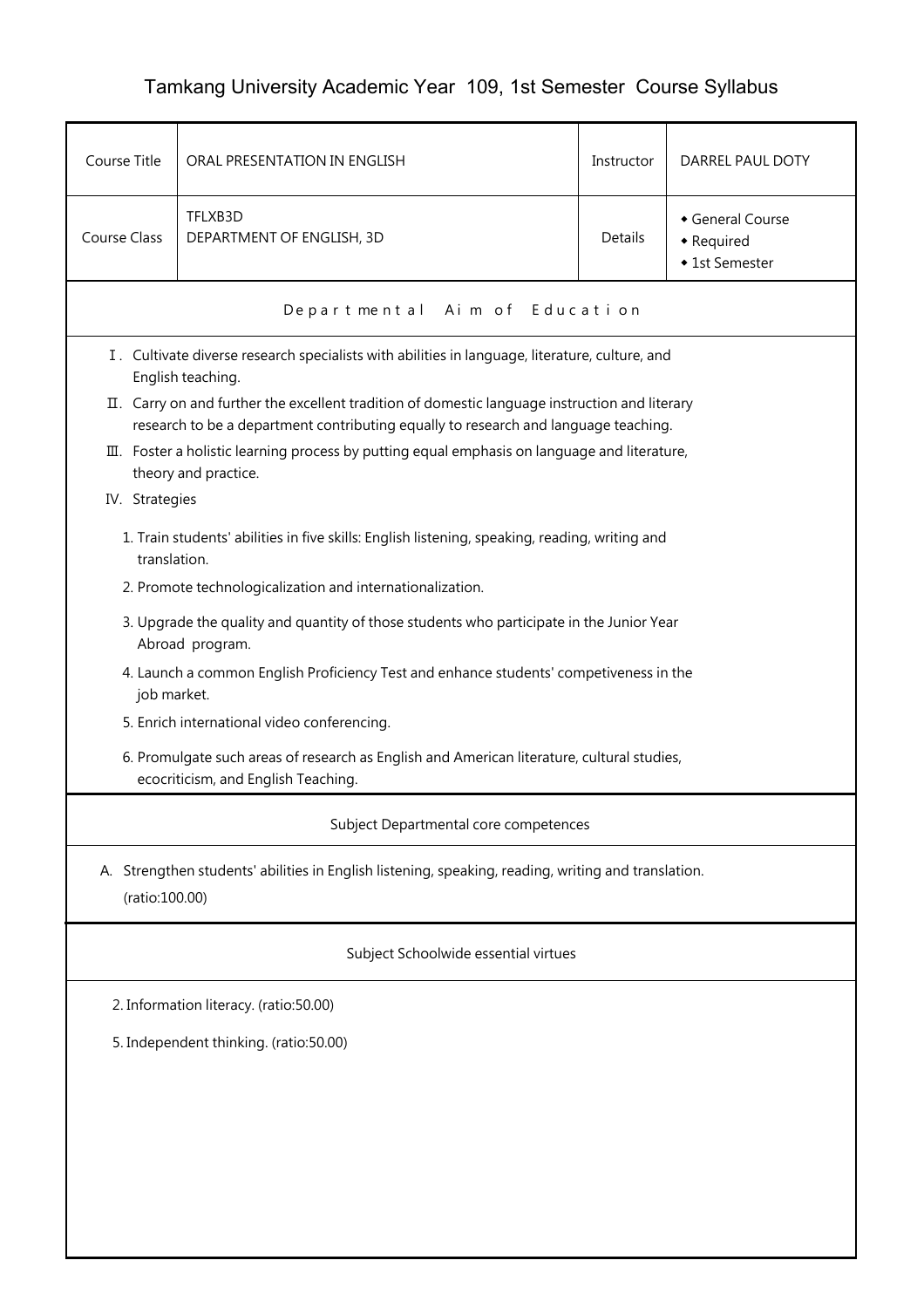|                                                                                                                                                                                                                                                                                                                                                                                                                      | This course is designed to allow students the opportunity to learn and perform<br>public speaking in different situations and for different lengths of time. They learn<br>organization and presentation skills through a hands=on approach.<br>Course<br>Introduction |                                                                                                                                                |                          |                                                                                                                                |                                                                                                                   |  |
|----------------------------------------------------------------------------------------------------------------------------------------------------------------------------------------------------------------------------------------------------------------------------------------------------------------------------------------------------------------------------------------------------------------------|------------------------------------------------------------------------------------------------------------------------------------------------------------------------------------------------------------------------------------------------------------------------|------------------------------------------------------------------------------------------------------------------------------------------------|--------------------------|--------------------------------------------------------------------------------------------------------------------------------|-------------------------------------------------------------------------------------------------------------------|--|
|                                                                                                                                                                                                                                                                                                                                                                                                                      |                                                                                                                                                                                                                                                                        |                                                                                                                                                |                          | The correspondences between the course's instructional objectives and the cognitive, affective,<br>and psychomotor objectives. |                                                                                                                   |  |
| Differentiate the various objective methods among the cognitive, affective and psychomotor<br>domains of the course's instructional objectives.                                                                                                                                                                                                                                                                      |                                                                                                                                                                                                                                                                        |                                                                                                                                                |                          |                                                                                                                                |                                                                                                                   |  |
| I. Cognitive: Emphasis upon the study of various kinds of knowledge in the cognition of<br>the course's veracity, conception, procedures, outcomes, etc.<br>II. Affective: Emphasis upon the study of various kinds of knowledge in the course's appeal,<br>morals, attitude, conviction, values, etc.<br>III. Psychomotor: Emphasis upon the study of the course's physical activity and technical<br>manipulation. |                                                                                                                                                                                                                                                                        |                                                                                                                                                |                          |                                                                                                                                |                                                                                                                   |  |
| No.                                                                                                                                                                                                                                                                                                                                                                                                                  | <b>Teaching Objectives</b><br>objective methods                                                                                                                                                                                                                        |                                                                                                                                                |                          |                                                                                                                                |                                                                                                                   |  |
| 1                                                                                                                                                                                                                                                                                                                                                                                                                    | Teaching objectives are to instill in students an ability to speak<br>publicly with preparation and without previous preparation.                                                                                                                                      |                                                                                                                                                |                          |                                                                                                                                | Cognitive                                                                                                         |  |
| $\overline{2}$                                                                                                                                                                                                                                                                                                                                                                                                       |                                                                                                                                                                                                                                                                        | Teaching objectives are to instill in students an ability to speak<br>Cognitive<br>publicly with preparation and without previous preparation. |                          |                                                                                                                                |                                                                                                                   |  |
| The correspondences of teaching objectives : core competences, essential virtues, teaching methods, and assessment                                                                                                                                                                                                                                                                                                   |                                                                                                                                                                                                                                                                        |                                                                                                                                                |                          |                                                                                                                                |                                                                                                                   |  |
| No.                                                                                                                                                                                                                                                                                                                                                                                                                  | Core Competences                                                                                                                                                                                                                                                       |                                                                                                                                                | <b>Essential Virtues</b> | <b>Teaching Methods</b>                                                                                                        | Assessment                                                                                                        |  |
| 1                                                                                                                                                                                                                                                                                                                                                                                                                    | Α                                                                                                                                                                                                                                                                      |                                                                                                                                                | 25                       | Lecture, Discussion, Practicum,<br>Experience                                                                                  | Testing, Study<br>Assignments,<br>Discussion(including<br>classroom and online),<br><b>Activity Participation</b> |  |
| 2                                                                                                                                                                                                                                                                                                                                                                                                                    | Α                                                                                                                                                                                                                                                                      |                                                                                                                                                | 25                       | Lecture, Discussion, Practicum,<br>Experience                                                                                  | Testing, Study<br>Assignments,<br>Discussion(including<br>classroom and online),<br><b>Activity Participation</b> |  |
| Course Schedule                                                                                                                                                                                                                                                                                                                                                                                                      |                                                                                                                                                                                                                                                                        |                                                                                                                                                |                          |                                                                                                                                |                                                                                                                   |  |
| Week                                                                                                                                                                                                                                                                                                                                                                                                                 | Date                                                                                                                                                                                                                                                                   |                                                                                                                                                |                          | <b>Course Contents</b>                                                                                                         | Note                                                                                                              |  |
| 1                                                                                                                                                                                                                                                                                                                                                                                                                    | $109/09/14 \sim$<br>109/09/20                                                                                                                                                                                                                                          | Introduction/Impromptu 1                                                                                                                       |                          |                                                                                                                                |                                                                                                                   |  |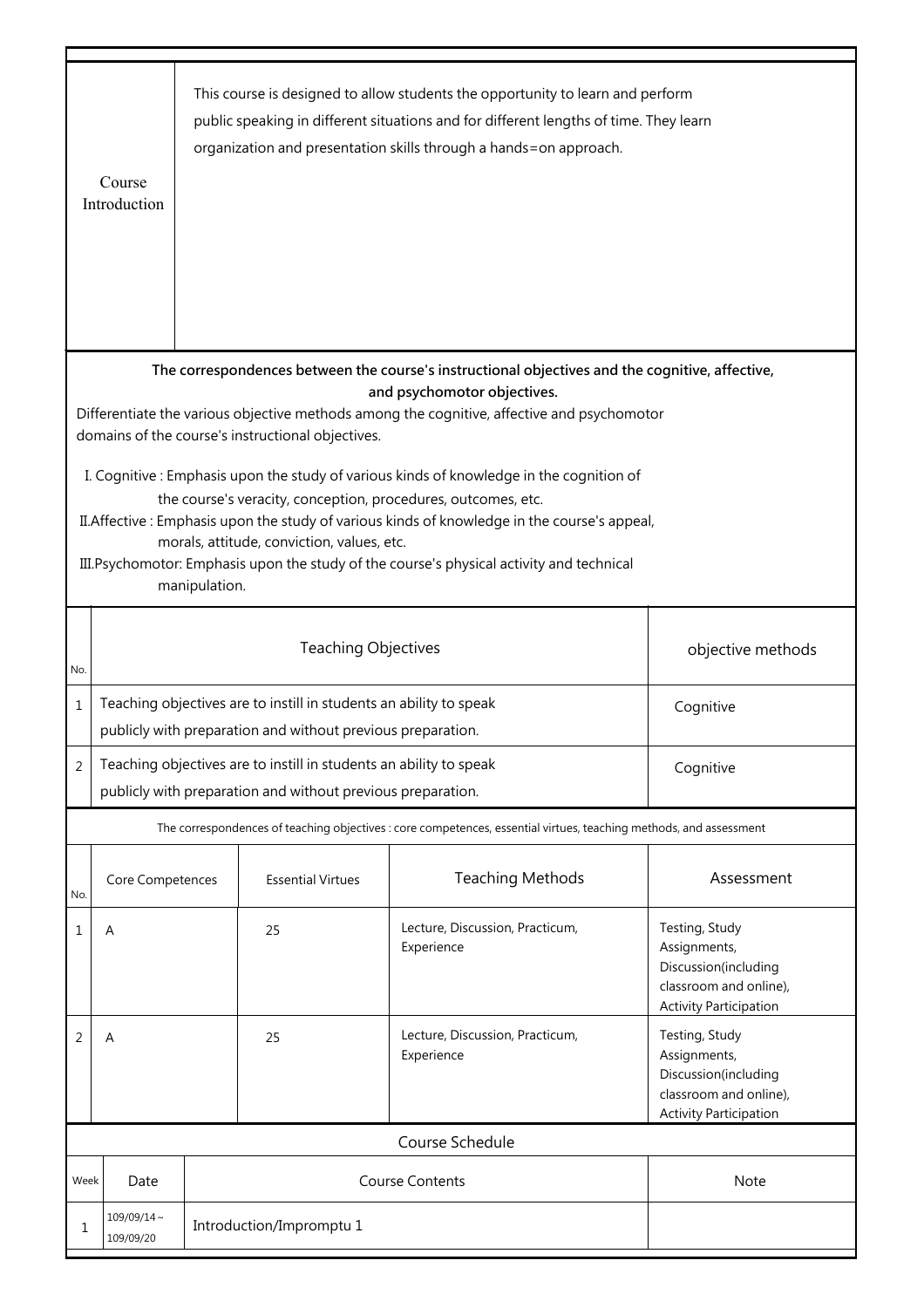| $\overline{c}$                      | $109/09/21$ ~<br>109/09/27    | Impromptu 2       |  |
|-------------------------------------|-------------------------------|-------------------|--|
| 3                                   | $109/09/28\sim$<br>109/10/04  | Impromptu 3       |  |
| 4                                   | $109/10/05\sim$<br>109/10/11  | Impromptu 4       |  |
| 5                                   | $109/10/12 \sim$<br>109/10/18 | Impromptu 5       |  |
| 6                                   | $109/10/19\sim$<br>109/10/25  | Prepared 1        |  |
| 7                                   | $109/10/26\sim$<br>109/11/01  | Prepared 1        |  |
| 8                                   | $109/11/02 \sim$<br>109/11/08 | Impromptu 6       |  |
| 9                                   | $109/11/09 \sim$<br>109/11/15 | Midterm Exam      |  |
| 10                                  | $109/11/16\sim$<br>109/11/22  | Midterm Exam Week |  |
| $11\,$                              | $109/11/23 \sim$<br>109/11/29 | Impromptu 7       |  |
| 12                                  | $109/11/30 \sim$<br>109/12/06 | Impromptu 8       |  |
| 13                                  | $109/12/07\sim$<br>109/12/13  | Prepared 2        |  |
| 14                                  | $109/12/14 \sim$<br>109/12/20 | Prepared 2        |  |
| 15                                  | $109/12/21$ ~<br>109/12/27    | Impromptu 9       |  |
| 16                                  | $109/12/28$ ~<br>110/01/03    | Impromptu 10      |  |
| $17$                                | $110/01/04 \sim$<br>110/01/10 | Final Exam        |  |
| 18                                  | $110/01/11\sim$<br>110/01/17  | Final Exam Week   |  |
| Requirement                         |                               |                   |  |
| <b>Teaching Facility</b>            |                               | (None)            |  |
| Textbooks and<br>Teaching Materials |                               | None              |  |
| References                          |                               |                   |  |
|                                     |                               |                   |  |
|                                     |                               |                   |  |
|                                     |                               |                   |  |
|                                     |                               |                   |  |